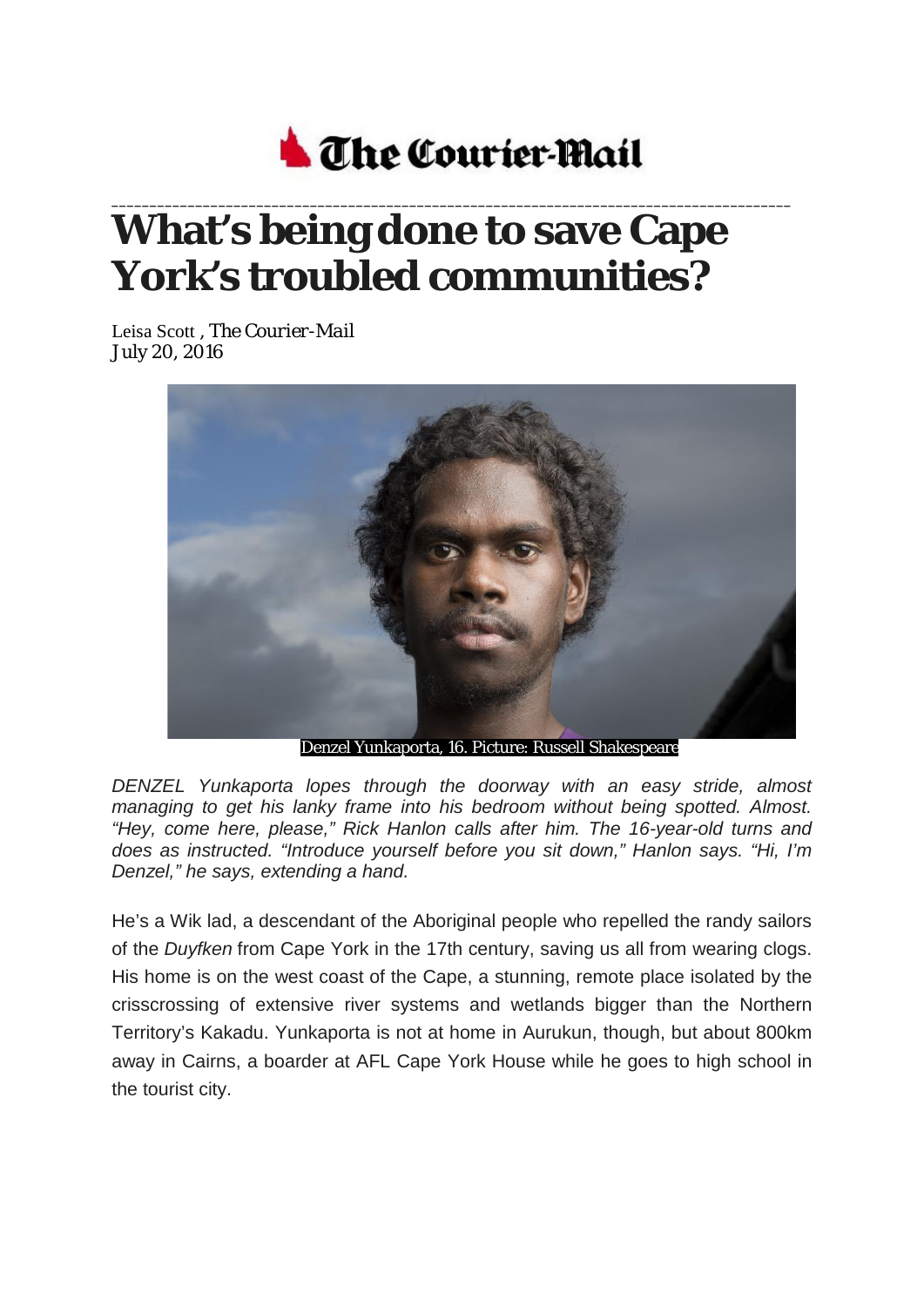Except he didn't turn up to his school-based vocational training today and Hanlon, the House's program manager, wants to know why. "Slept. L Block," Yunkaporta mumbles. Hanlon nods, says they'll talk later.

Hanlon knows this "most beautiful young man" has been unsettled lately. A lot has been happening at home in Aurukun, a volatile place where years of substance abuse, inter-clan tension and appalling job prospects have combined to create high levels of violence, sexual assault and welfare dependency.

It was Yunkaporta's teenage mates back home who started the May fracas that resulted in teachers being flown out and politicians swooping in. His aunty, Phyllis Yunkaporta, 52, was attacked for speaking out about the violence. Then, a few days ago, Yunkaporta's 13-year-old "cousin-brother" decided he could not handle boarding at AFL House and returned to Aurukun. Now, Yunkaporta's thoughts keep straying home.

THE Cape is home to 18,000 people, about 60 per cent of whom are Aboriginal or Torres Strait Islander. It's tough country; stunning but wild and dangerous. With more roads being built to open it up and mineral deposits unearthed, its potential for development – and job opportunities – is slowly being tapped. Now, though, real work is limited in many communities, meaning a heavy reliance on government money.

Mention the Cape and welfare and one name comes up: Noel Pearson. Raised in the Cape Aboriginal community of Hope Vale, Pearson was like Yunkaporta – sent away for high school, boarding at St Peters Lutheran College in Brisbane. He thrived in the academic environment and has become an influential Aboriginal intellectual. A prophet even, according to former prime minister Tony Abbott.

But he's a divisive character among indigenous people. In 2014, the left-leaning news site New Matilda, which has a strong emphasis on Aboriginal affairs, adapted a Monty Python favourite to headline a Pearson-related story, "He's not the Messiah, he's a very haughty boy".

His sway on the Cape is strong, largely due to his political nous. Back in the '90s, he co-founded the Cape York Land Council and has since moved on to develop a swag of Cape York businesses, which critics say wield too much power.

Griffith University academic Dr Marcus Woolombi Waters says Pearson filled the vacuum left by the Aboriginal and Torres Strait Islander Commission, abolished in 2005 after both major parties decided it had not worked. This remains contentious.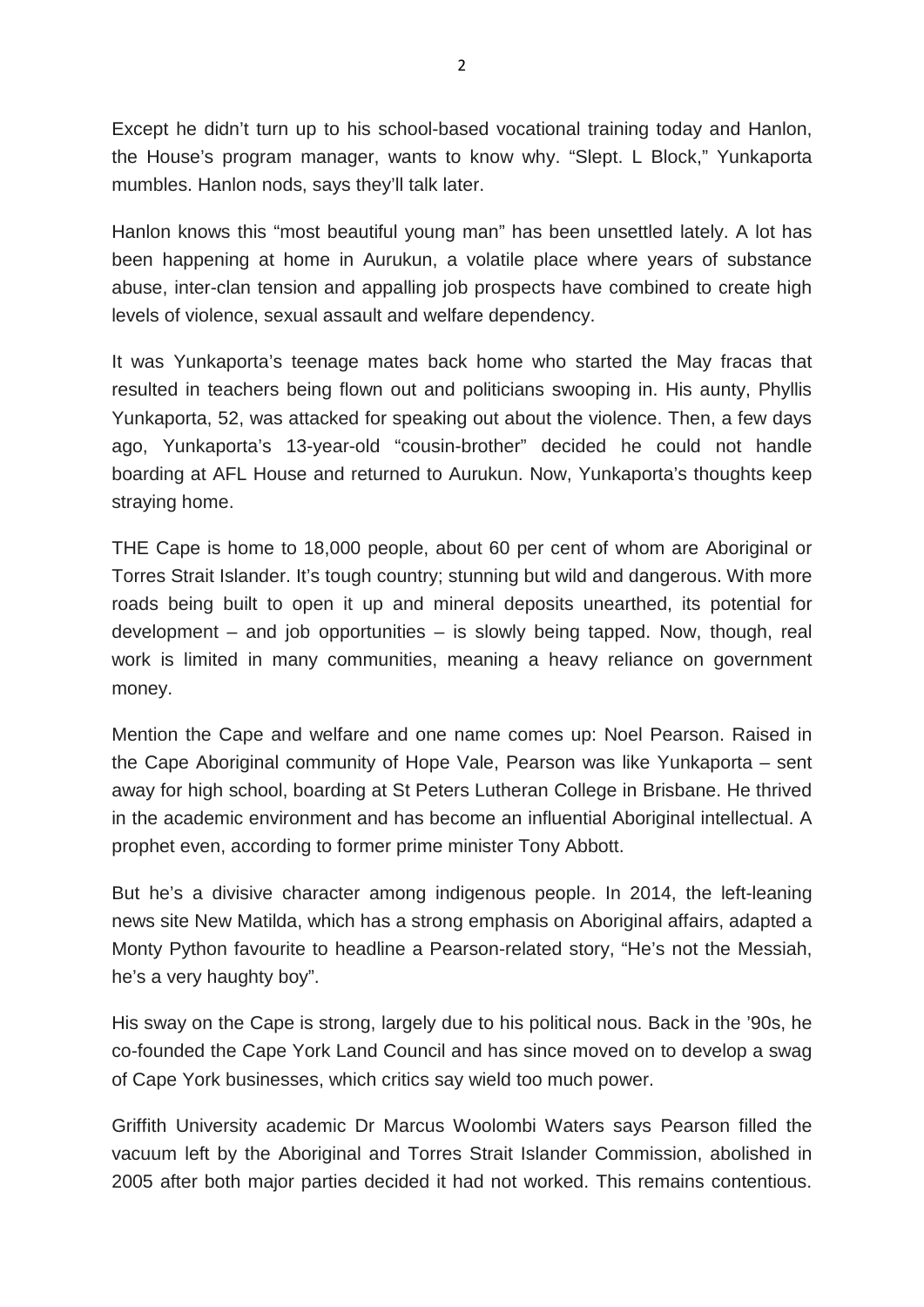After becoming a vocal critic of "passive welfare" and gaining the ear of the Howard government, Pearson's Cape York Institute and Cape York Partnership (CYP) got the go-ahead in 2007 to establish the Cape York Welfare Reforms in Hope Vale, Coen and Mossman Gorge on the more accessible east coast and Aurukun on the west.

Since then, about \$200 million of federal and state government funding has gone into the reforms in four communities with a combined population of less than 3000. (CYP argues much of this funding is for existing services, such as Centrelink income management, and for the 2104-15 year \$4.7 million went to Pearson organisations.)

Then Aurukun blew up. Blame went around: police for not cracking down on violence, parents for letting kids run amok, the reforms for failing to be reformative and the town's school, the Cape York Academy, another Pearson initiative, for closing down Years 7 to 10 two years ago, leaving about 80 kids of high-school age in Aurukun with little to do.

The fallout has emboldened Pearson's critics and brought a sharper focus to the Cape and its custodians. Can tough love on welfare payments work without jobs? And what is the future for kids such as Denzel Yunkaporta and his 13-year-old cousin-brother as they straddle two worlds and try not to fall into the abyss?



*Roy Gibson. Picture: Russell Shakespeare*

IT'S not easy to get ahead as an Aborigine, says Roy Gibson, sitting in the cafe of the Mossman Gorge Centre he helped make happen. Your own mob will try to pull you down, he says. "Like crabs in a bucket."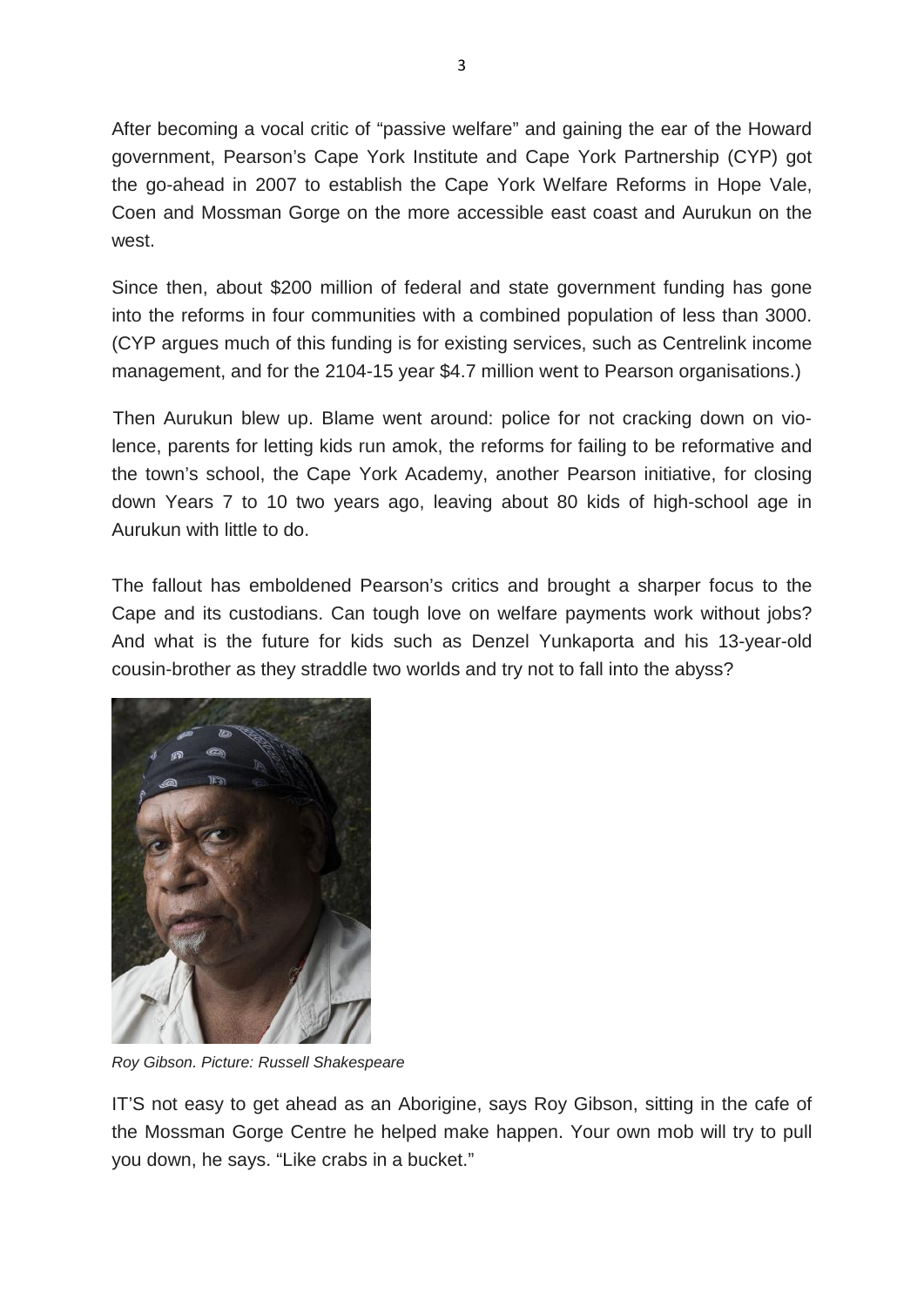The 59-year-old curls up his hand – rough from years of manual work in the cane fields of Mossman, 75km north of Cairns – to represent a crab and then pulls it back with his other hand. "You can never get up there, stay down here with the rest of us."

Gibson is a Kuku Yalanji man, from east coast country ranging up to Cooktown and inland to Chillagoe. He's the vice-chairman of Bamanga Bubu Ngadimunku Inc (BBNI), the advocacy group for Mossman Gorge, an Aboriginal community of about 100 people where Gibson has lived most of his life. His affinity with the Gorge – and his friendship with a local farmer, the late Barry Murday, who sold a slab of land to the Indigenous Land Corporation for the centre at Gibson's request – has led to a successful indigenous business in the heart of the World Heritage-listed Daintree rainforest that employs close to 100 people (90 per cent indigenous) and pulls in about 300,000 visitors annually.

Its success is being hailed nationally as a blueprint for other indigenous tourism opportunities. But Gibson says jealousy from some of his people over its success has been an issue. "Lateral violence," offers Rachel Hodges, the centre's assistant general manager and an indigenous woman. It's a sociological term for the way minorities that feel powerless or have suffered oppression, particularly Aboriginal people, turn on each other with gossip, shaming and backstabbing.

Gibson says that all his life, he'd been warned against getting ahead, told not to be a "skiter" or "booroonboi". However, having parlayed his love of the Gorge into a tourism outfit that has harnessed previously free-range visitors and made them pay, he's undeterred. "I feel proud every day, but we get headaches every day," Gibson says. "When you're working with your mob, you've got to pull them along. You got to say, 'Come on, we're not finished yet, we've got a long way to finish'."

Enters Hodges: "You're effectively trying to change many years of people being caught up in the welfare trap and trying to change people's work ethics." She is noticing a shift in attitudes to work, with horizons broadening from work-for-the-dole to seeking a job as a guide or hospitality worker at the centre. The fact that Pearson's welfare reforms dovetailed with the centre's opening "was the best thing that ever happened". "The family income management (of the reforms) has been good, that alongside this has really contributed to big differences," she says. "When we first opened we had about 20 staff reliant on our shuttle bus to get them to and from work, now it's four, a big change in the way people are managing money."

Gibson leads us into the rainforest, pointing out critters and plants as we go. He tells how the giant boulders that fill this haven are the eggs that the Rainbow Serpent left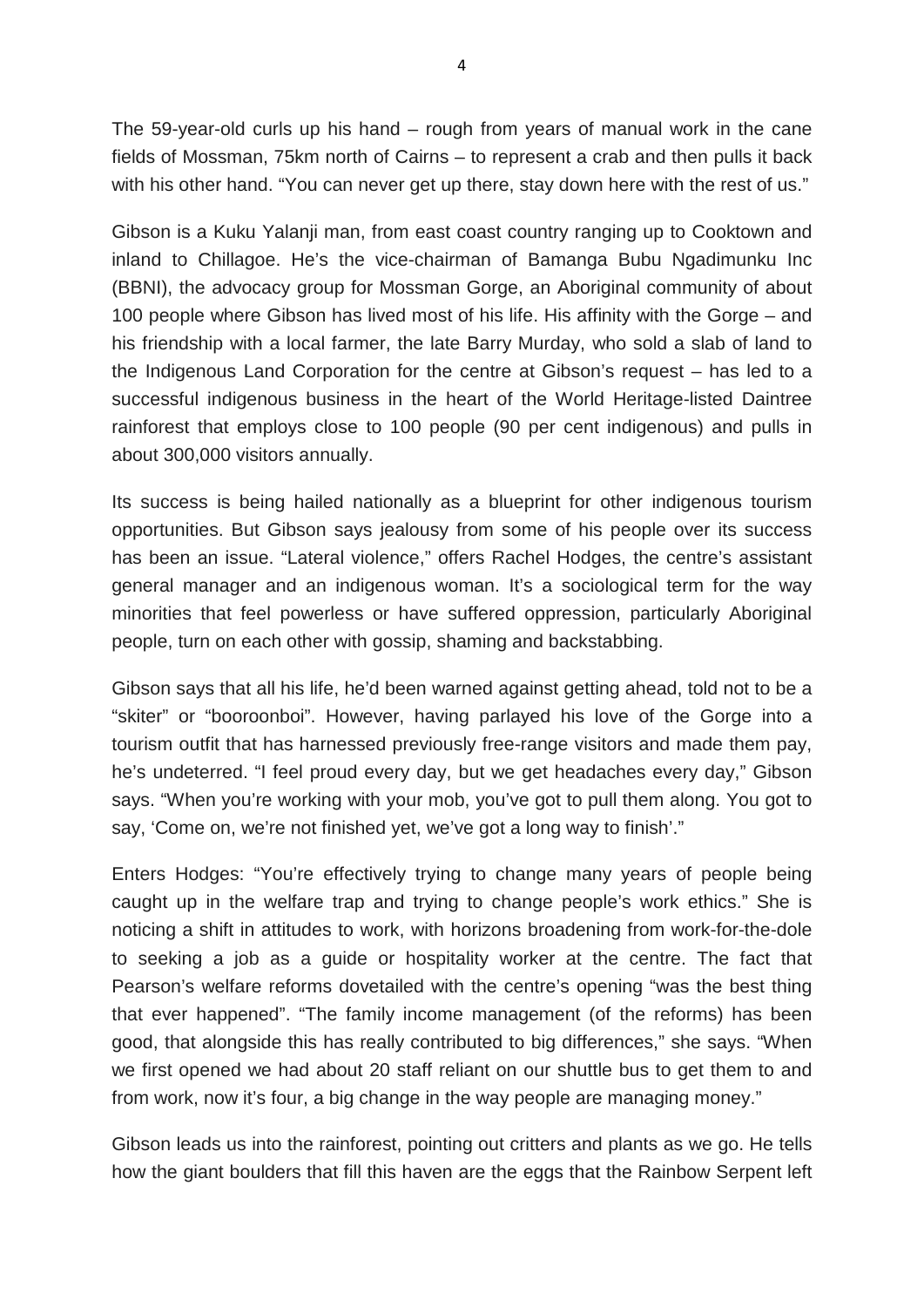before heading to the coast and diving under the water, making the Great Barrier Reef. Leaning against a boulder by the rain-swollen Mossman River, he muses that his community is starting to get ahead. "This is a role model we've got here," he says. "All my life is trying to have a better community for my people." Have Pearson's reforms helped in that? "He sort of give us some direction how we can lift ourselves up and get in a better place. To me, I see a lot of good, positive stuff that comes out."



*Vanessa Cannon (right) and art worker at Yalanji Arts-Centre at Mosman Gorge with Sheryl Burchill, the art centre manager. Picture: Russell Shakespeare*

He returns us to Yalanji Art Centre, the artists' workshop in the community, the precursor of which was a shed making souvenirs that Gibson got going in the '80s. It's an impressive space, relaunched earlier this year after a refurbishment by Bama Services, another CYP business. Manager Sheryl Burchill says artwork such as pottery pinch cups are sold to Sydney-based stationery and design company Corban & Blair but with 2.2 million tourists annually in the Daintree/Port Douglas region and the opening of the Mossman Gorge Centre's gallery, the market mostly comes to the Yalanji artists.

"To come from a shed to having this business now and bringing money back into the community is fantastic," Burchill says. "From what I've seen in the last 10 years, there's been a huge change and it's been great for our mob. I think a lot more people in the community could do a lot more for themselves but you know that saying, you can lead a horse to water but you can't make them drink."

Inside, Vanessa Cannon is guzzling up the opportunities, lost in her work as she carves away at a clay vase, which, when finished, will boast one of her screen prints. Her inspiration is right outside the door. "Ideas? In the rainforest. You just go out and take a walk."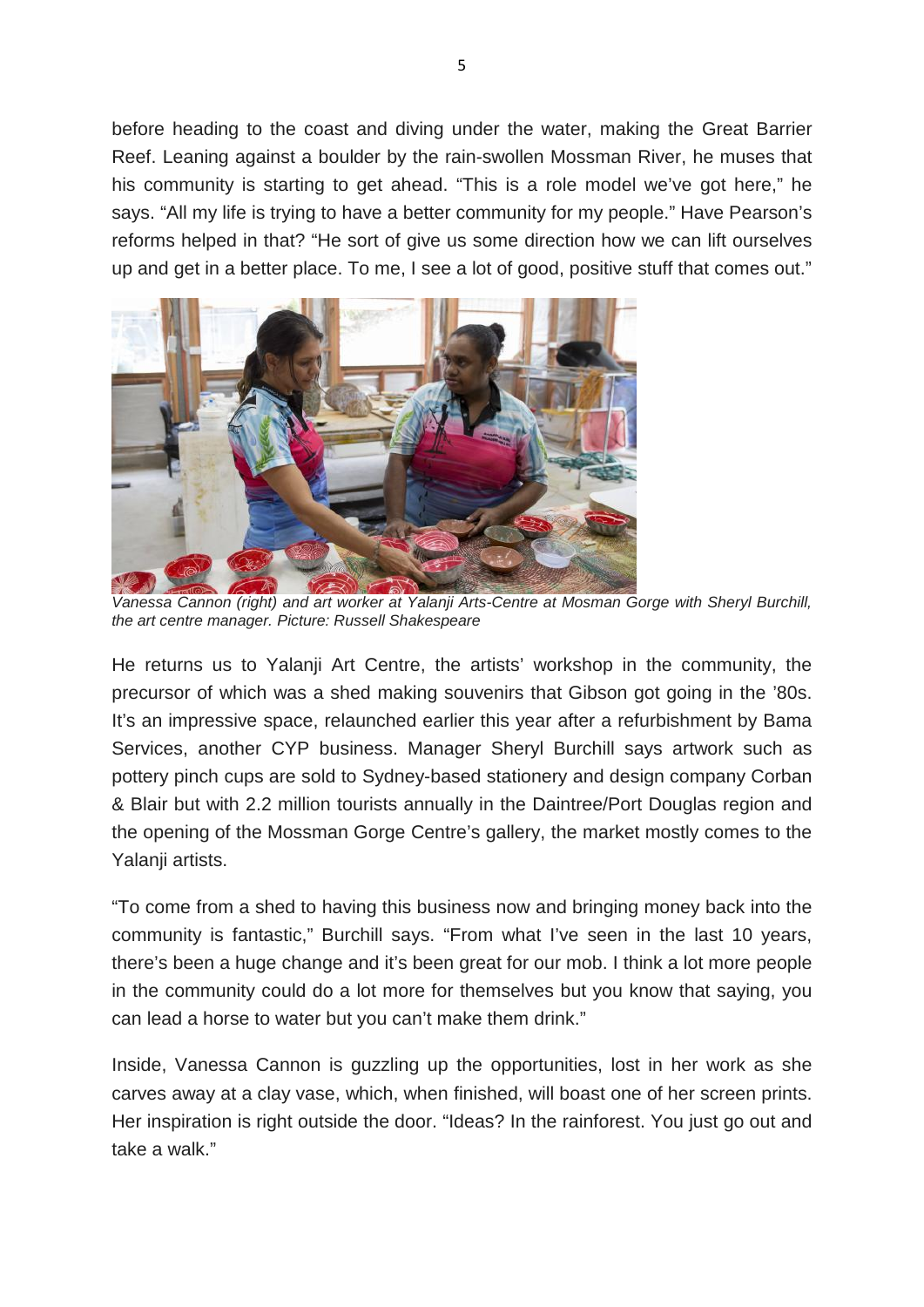

*Fashion Designer Grace Lillian Lee assisting at a fashion shoot featuring models Saisha Schonenberger and Samaria Denman on the banks of the Mossman River. Holding the studio light is Sheryl Burchill. .Picture: Russell Shakespeare*

The screen-printed fabric and fashion designs by Cannon and her brother, Demilio Denman, 22, were on show at the Cairns Indigenous Arts Fair fashion show last night. This is Cannon's third year at CIAF and she feels proud when indigenous models are up on stage in her dresses, celebrating their heritage. Models such as Saisha Schonenberger and Samaria Denman (Demilio's niece), both 17, who have just walked through the door from Mossman High School to strike a pose for Grace - Lillian Lee. Lee, 27, is a fashion designer who studied at the Royal Melbourne Institute of Technology and became an assistant designer with jeweller Mimco before returning to far north Queensland. Of Torres Strait Islander and Chinese ancestry, she now designs wearable art and is the curator for CIAF's fashion show, scouting for indigenous models as far north as Mornington Island, in the Gulf of Carpentaria, where she runs regular workshops.

"Some of these girls have never worn dresses," she says. "Girls and guys just feel so good when we're nurturing and giving them time and celebrating who they are and adorning them with pieces that are relative to their lineage."

Now it's Schonenberger and Denman's turn to be adorned by Lee. Burchill goes to the community nursery to pluck some blooms and foliage as the girls pull on dresses and bracelets designed by Yalanji people. There's chat about Schonenberger's move next year to Switzerland, where her father is from, and Denman's plan to study midwifery at university. In bare feet, the models – Kuku Yalanji, who live outside the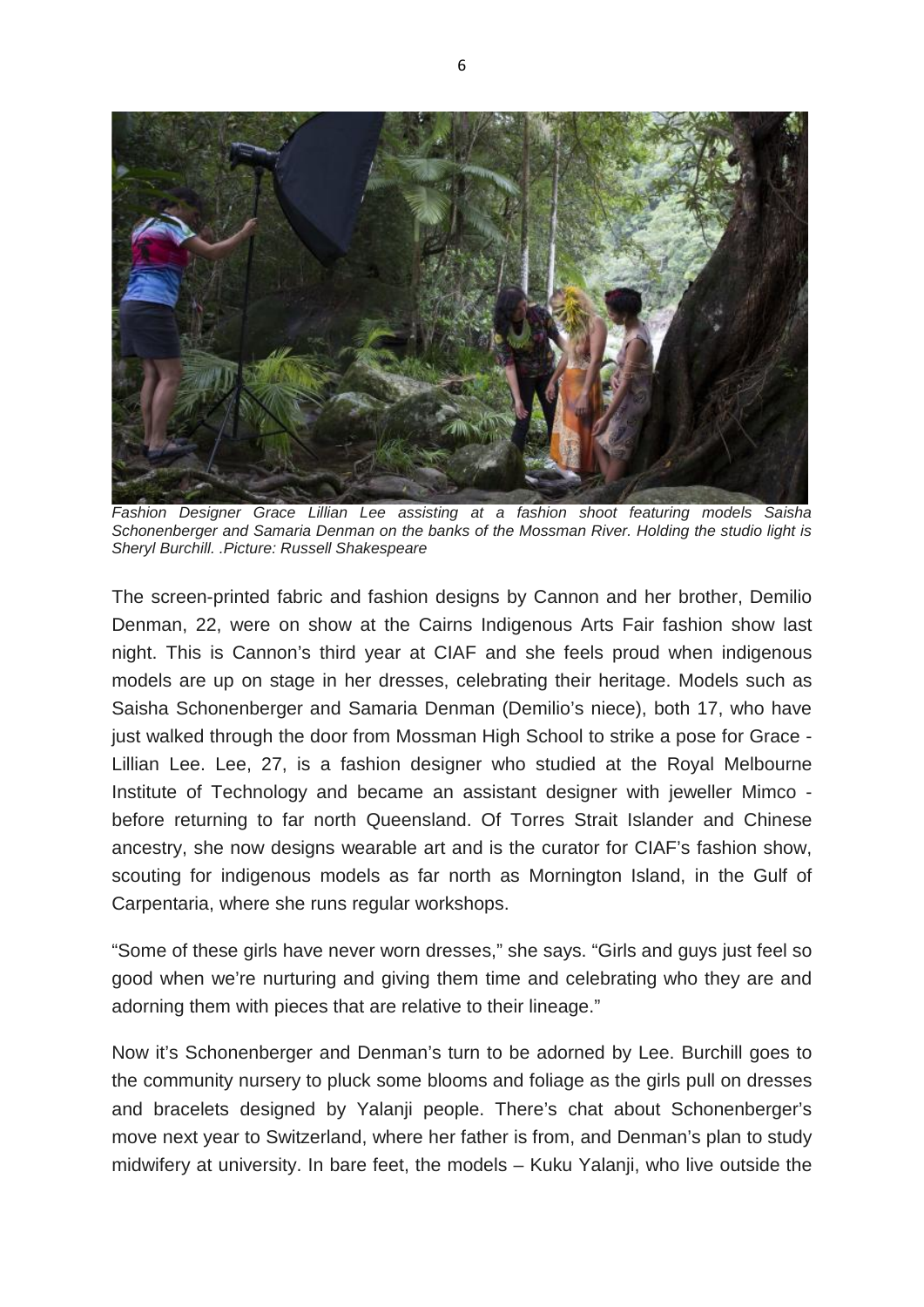community – pad down to the river's edge, followed by Lee and Burchill. There are giggles as the girls negotiate slippery rocks to get down near the water for the shot. They're confident, funny and excited by the looming adventure of adulthood. When the camera clicks, their gaze is strong and steady.



*Bruce Martin. Picture: Russell Shakespeare*

BRUCE Martin has known Noel Pearson for years. He has no doubt Pearson wants to see change for the better in Aurukun. But Martin insists Pearson has got it wrong with the Cape York Welfare Reforms. "It doesn't matter how good Noel's intentions were, we have to look at the evidence and say, what has resulted over the last decade of welfare reform?" says Martin. "What's happened … is people are hurting, they have been disempowered and disenfranchised and they have been sidelined."

Martin is the son of Wik woman, Dorothy Pootchemunka, and anthropologist David Martin, who lived with the Wik for close to a decade in the '70s. The 32-year-old was educated in Canberra but returned to Aurukun for holidays, speaks Wik-Mungkan and says, "I'm as comfortable in a grass skirt my mum's made me, performing ceremony, as I am in a suit and tie in a boardroom". He now lives in Weipa where he has bought a civil construction business that employs indigenous workers and helped set up APN (Aak Puul Ngantam) Cape York, an initiative of four of the five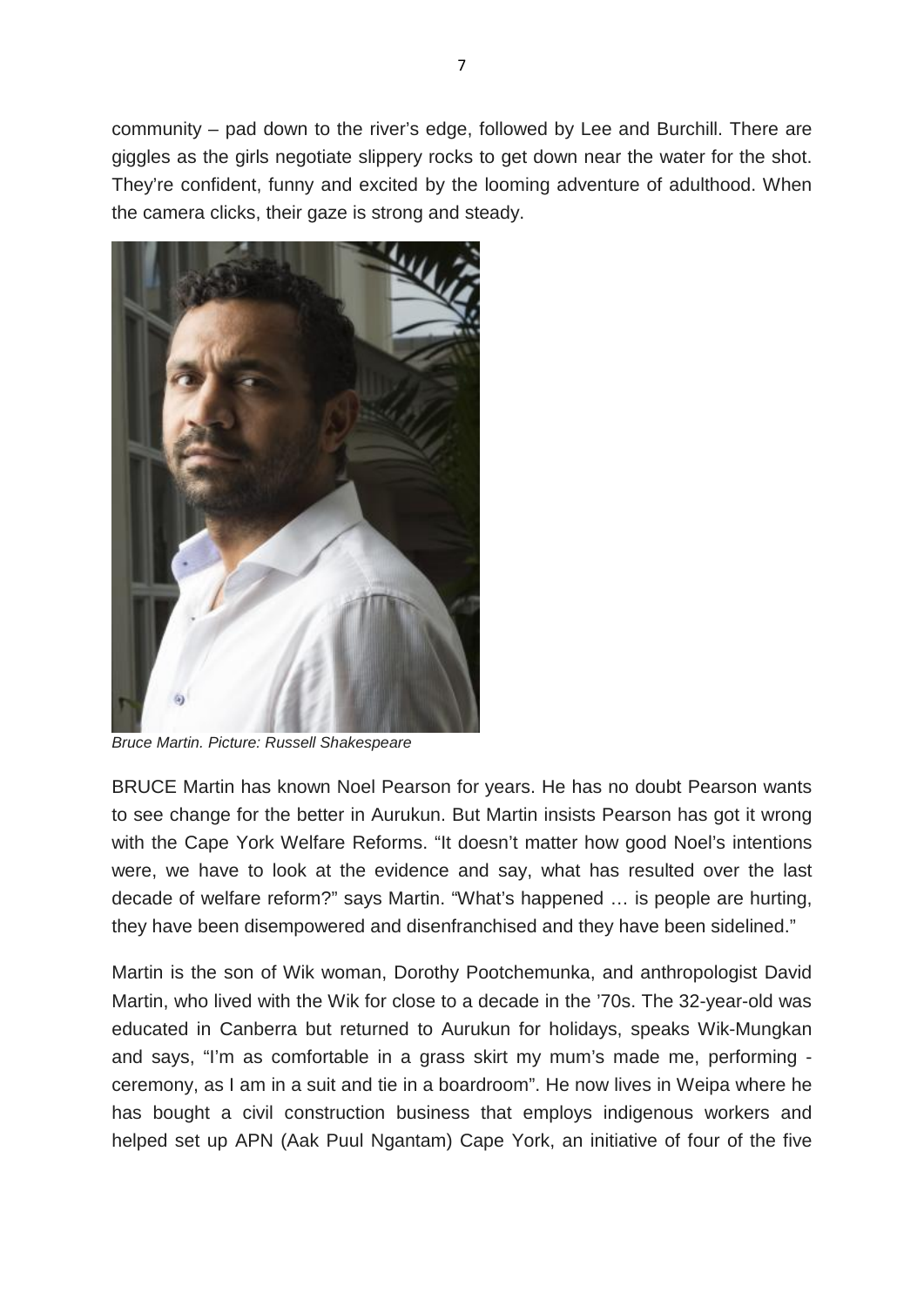Wik clans aimed at improving connection to culture and jobs, including work as stockmen.

He knows the history of Aurukun well – how it began as a Presbyterian mission in 1904; how Wik moved between the mission and their tribal grounds for decades, holding on to culture; how bauxite discoveries made it popular with government, leading to the Bjelke-Petersen government assuming control of Aurukun in 1978. He knows about the court cases his people fought, the battle in London's Privy Council, the landmark Wik native title case.

He's also well aware that booze is a huge problem in his community, with the first "pub" imposed by the Queensland government as a money-raising venture in 1985 and now, sly grog brought into the dry community, often by his own people. He knows the place his father saw in the '70s is vastly different now, with alcohol and marijuana abuse rife, connection to country lost in a haze of addiction and lack of purpose.

Martin says that far from halting Aurukun's problems, Pearson's reforms made things worse. He says as upsetting as it was that young Aurukun men became violent and forced teachers to flee, their revolt had allowed the opinions of Aboriginals other than Pearson to be heard. "If that hadn't occurred, we wouldn't be having this conversation … A string of incidents have forced governments to actually look at what's going on and ask themselves the question: Is the investment we're making providing a return?"

Martin says for too long, particularly under former prime minister Tony Abbott, Pearson had a stranglehold over government decisions while Wik people were ignored. This was the case even when Martin took a seat on the Prime Minister's Indigenous Advisory Council, where he argued that the community needed deeper involvement in decision-making. "I'm listened to, but senior bureaucrats say …'Have you talked to Noel about it?' " (Former state indigenous affairs minister Glen Elmes tells me that in 2013, when he decided not to continue funding the ongoing reform trial, he took an abusive phone call from Pearson after which "I had to find a dictionary and look the words up". The trial was reinstated the next day with more money, and it is said Pearson called either Abbott or a senior federal public servant to put pressure on then-premier Campbell Newman. I put that to Elmes, who says he was out of phone range that day. So, did he come back into range and his decision was reversed? "That's pretty much it, yes.")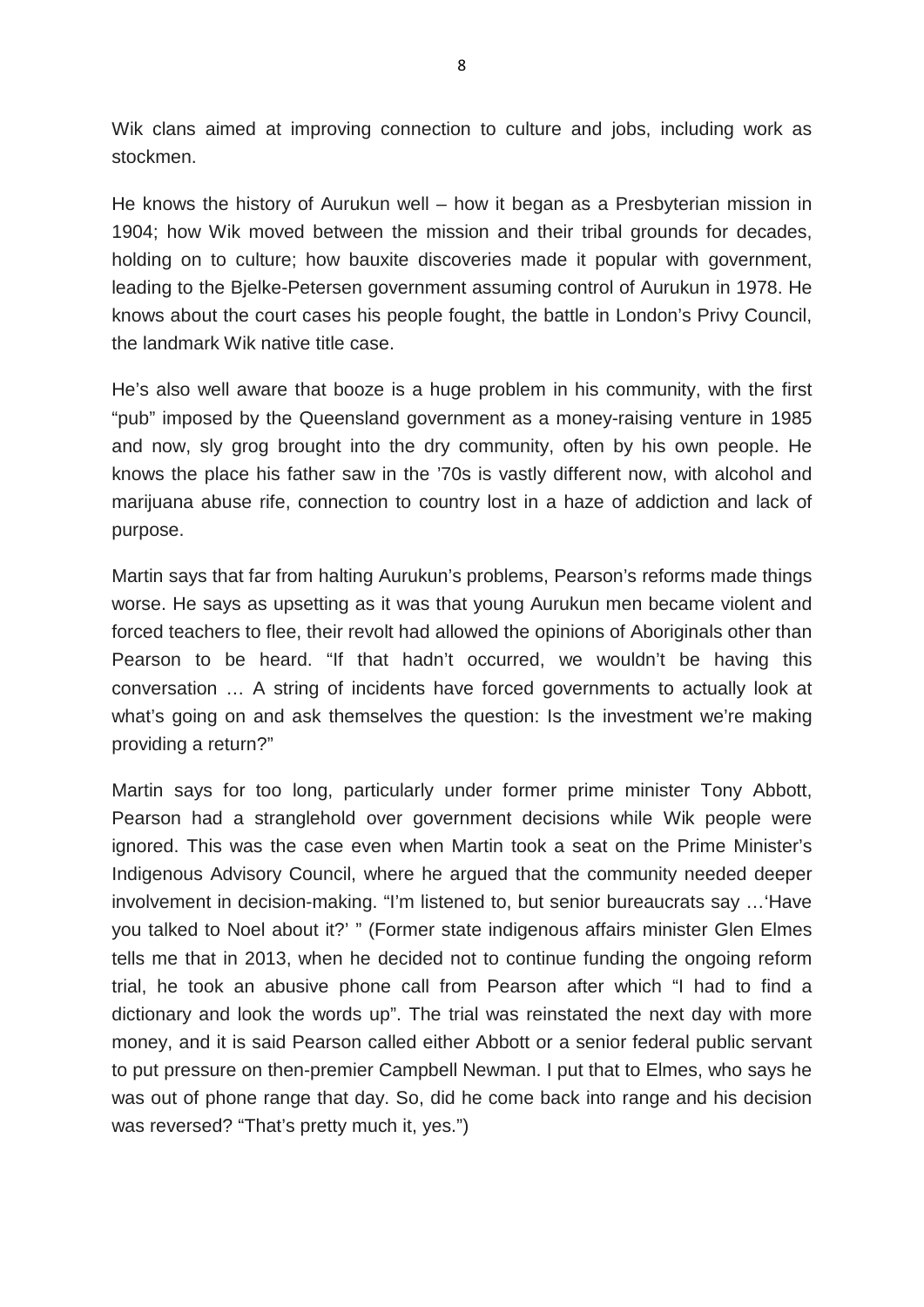

*Cape York Academy Co-Chair Noel Pearson. Picture: Darren England.*

I mention that Mossman Gorge appears to be doing well under the reforms. Martin bristles, says the corollary of that is, "So it's Aurukun's fault." There's no comparison, he says. Mossman Gorge is in a small regional town on a busy tourist highway, with one of the country's best-heeled tourist resorts, Port Douglas, 22km away and Cairns a further 55km south. In contrast, the drive to Aurukun from Cairns takes about 12 hours, and there are more than 1000 extra people there but much less work. Mossman Gorge has access to a Year 12 high school and a range of jobs, and importantly, the Mossman Gorge Centre, which instils pride in local Aboriginals. "I think it's misleading to say it's welfare reform that's driven change in that community," he says.

It's disingenuous to suggest the Wik were consulted about the reforms, too, says Martin. He points to articles by Philip Martin (no relation), a CYP consultant on the reforms in Aurukun in 2007 who resigned after six months, saying the project was a "sham" with a veneer of consultation, inappropriately rushed to meet a deadline for the federal budget. Contacted in London where he works for the European Bank for Reconstruction and Development, Martin maintains, "the process was unethical, unrepresentative and fulfilled all of the criteria of 'bad development practice' ".

Tim Jaffer, who led the project, insists it had rigorous design and real consultation but Philip Martin had wanted to operate outside the structured process. It was not rushed for the budget but "we were very wary that it wasn't an open-ended process". Bruce Martin tells a story he says is indicative of "consultation". When the Cape York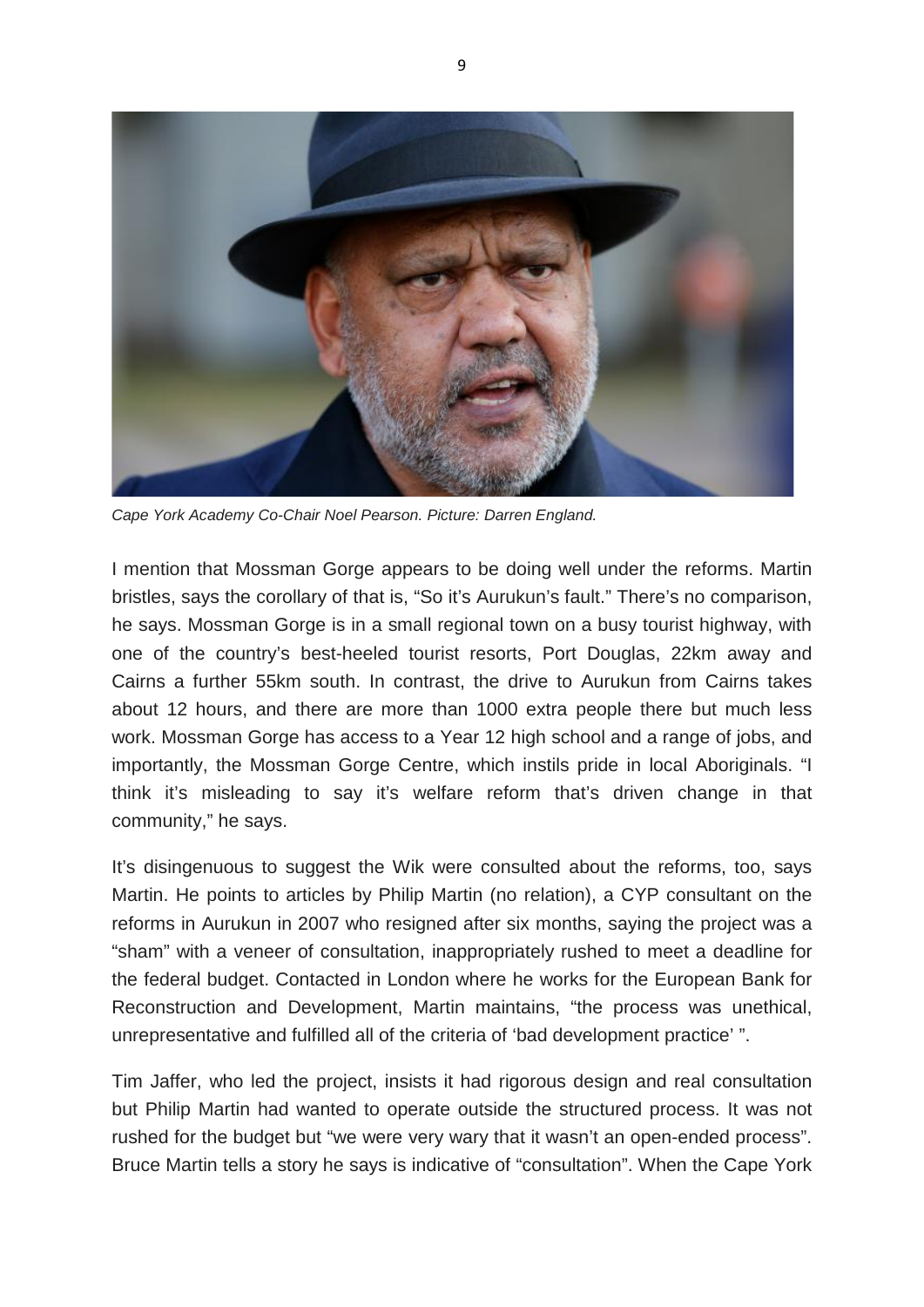Academy came into the community, it suggested spearmaking lessons. Elders were keen, turned up to meetings. But instead of using the knowledge on tap, a Sri Lankan man in CYP's office Googled the topic and developed the lesson. A variety of other slights meant many locals disengaged from reform programs, unwilling to submit to something over which they had no input. "It's the quintessential Aboriginal way, disengagement. If you're not going to even listen to us, then we're going to actively disengage."



*Training at AFL House. Picture: Russell Shakespeare*

FIONA Jose, CYP's general manager, reckons "Bruce Martin is wrong", saying Aurukun's culture program is sophisticated and unique. She did not address directly the case of the spearmaking lessons. Martin says the biggest problem with the reforms in Aurukun was that while there were punitive measures to reduce passive welfare, the CYP failed to deliver jobs or skill people up. "The greatest reformer of welfare is jobs," he says. "We have a \$2.6 billion program 40km north of Aurukun in Rio Tinto's Amrun project, 1500 jobs at the peak sometime next year. If CYP were doing their job, you would have a cohort of Wik people ready to get into those opportunities … (Instead) they had an adversarial relationship with community … if you don't fit into these confines of what we see as success, then you don't fit in at all."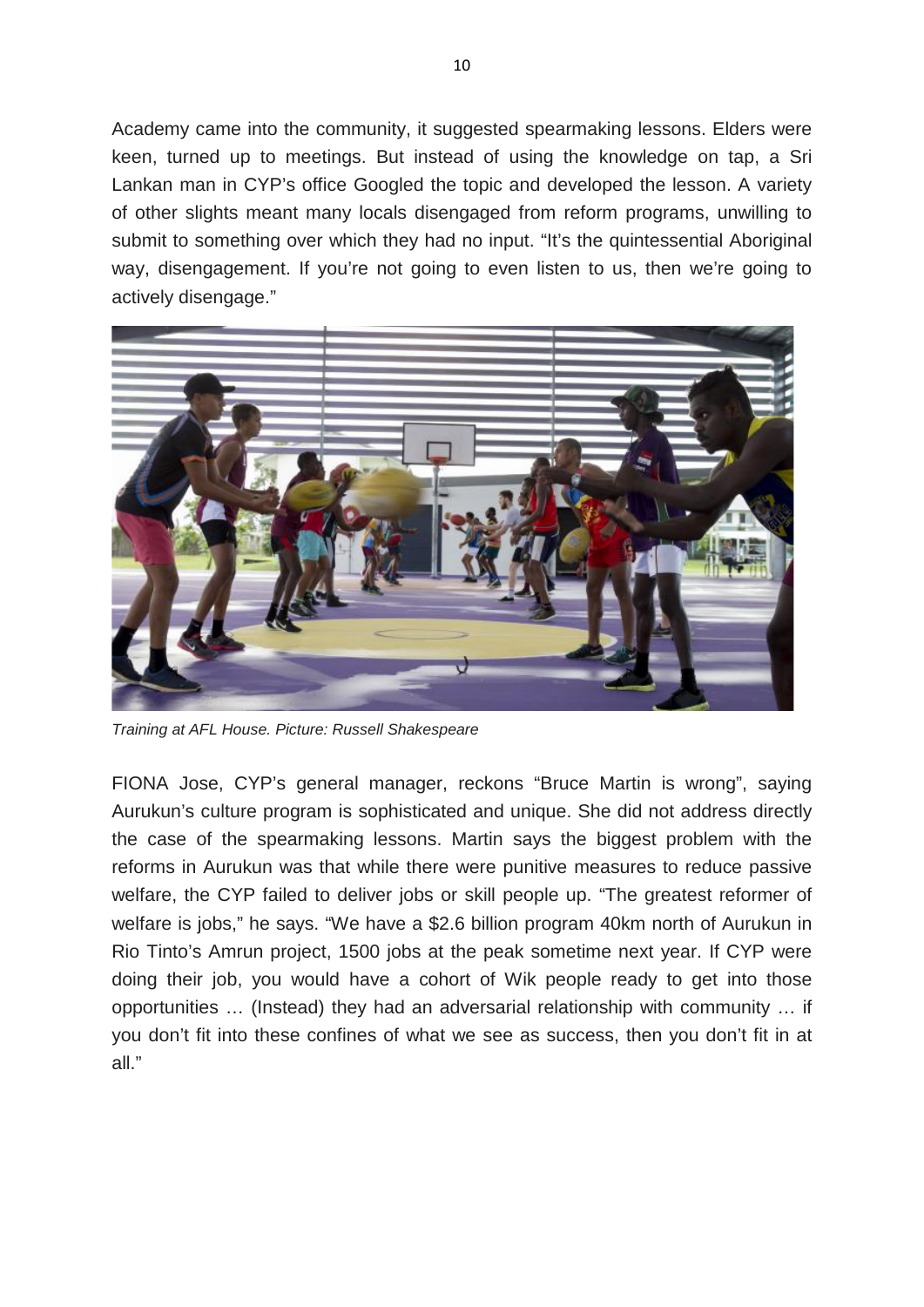

*Model Saisha Schonenberger. Picture: Russell Shakespeare*

What needs to happen in Aurukun is for the Wik to get their voice back, says Martin. He says a community body, separate from the shire council and Ngan Aak-Kunch (NAK), Aurukun's native title body, should be set up to direct the provision of social, education, job, health, youth, language and culture services. "If community has ownership of it, they will drive it and if you're a service provider or government delivering education or health, you are ultimately accountable to the community. These organisations that historically received huge amounts of money on behalf of Wik people, they need to be accountable to Wik people."

There's another big move he'd like to see. He thinks NAK should break away from the Cape York Land Council, the Cape's overarching native title body, headed by Richie Ah Mat, a close Pearson ally. (It's a busy space; a rival organisation to CYLC, Cape York Alliance, started up last year and called on state and federal attorneysgeneral to investigate the CYLC and a number of Pearson-related organisations. The alliance is angered by the CYLC's controversial One Claim, Australia's largest native title claim over 14.6 million hectares of unclaimed land and inland waters of Cape York. It cites poor consultation, a claim rejected by the CYLC).

NAK and the CYLC separated briefly last year but Martin says NAK directors were flown to Cairns and signed back up. Underlying tensions remain. With bauxite mining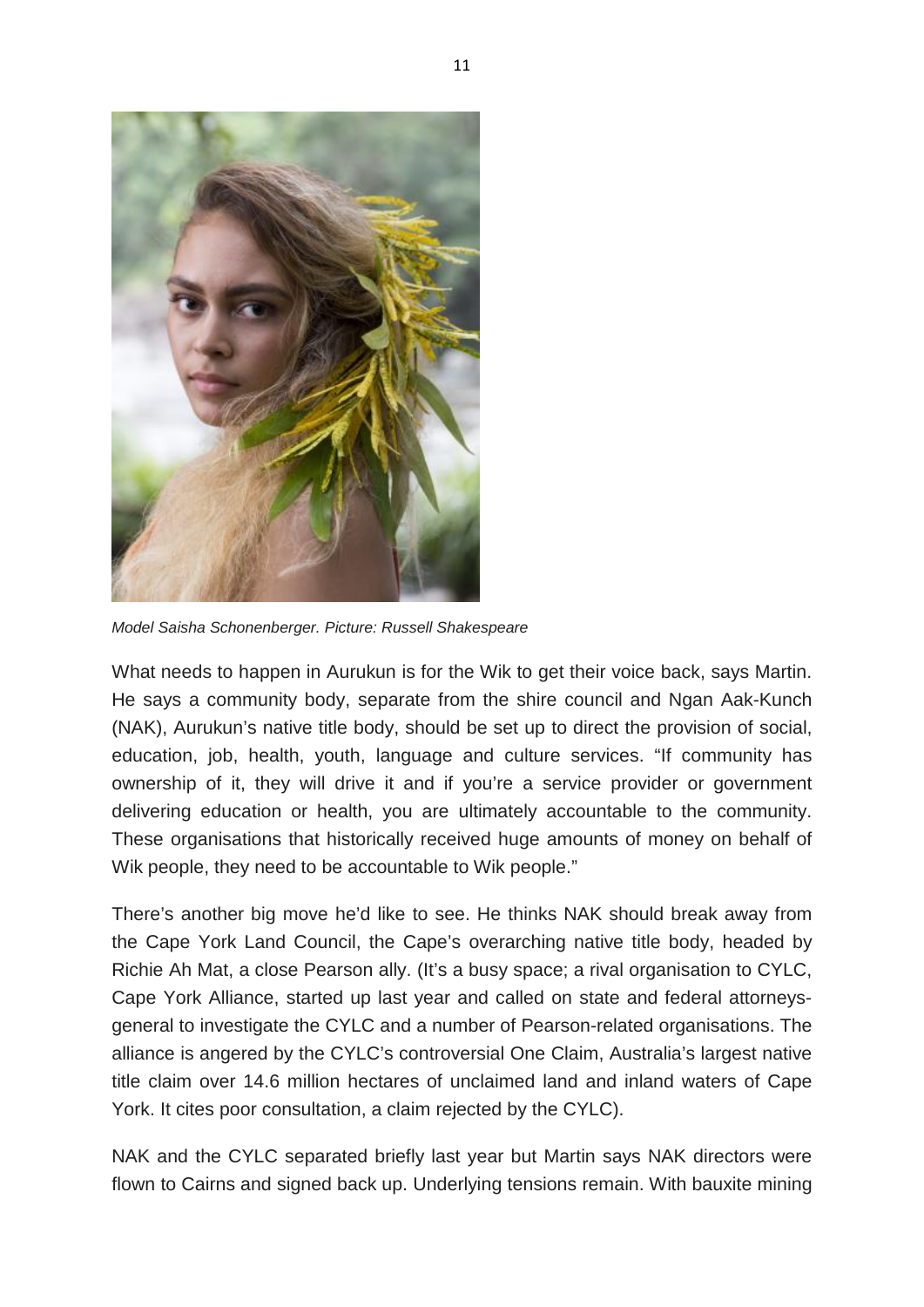a hot issue – most notably, the messy case of the right to mine the \$20 billion Aurukun bauxite deposit, which has been awarded to Glencore but is being challenged by Aurukun Bauxite Developments (ABD) in the courts – Martin says it's time for Wik people to take control. "Whoever the developer is in the future, if NAK stand on their own two feet they can drive the agenda for Wik native title holders rather than it be brokered through someone else."

Pearson agreed to an interview but cancelled and substituted Fiona Jose. Jose says reskilling and training opportunities have been restricted in Aurukun by the failure of ABD (with which NAK had a joint venture) to win preferred developer status of the bauxite deposit. Still, of 223 Aurukun people on work-for-the-dole, 60 had upgraded their literacy and numeracy skills and 50 had received driver's licences.

"To say we're not preparing, not right, to say it's slow progress, I'd have to agree, yes, it absolutely is," she says. It was a long process to upskill Aurukun people to meet the "baseline" employment requirements of mining companies.

Jose said because of the changes in Australia's political leadership over the past three years, the reforms have not moved from trial status and "we haven't had authority to change what's needed to change on the ground". While three other CYWR communities were moving towards the Empowered Communities model in which local leaders make decisions and CYP support them, Aurukun's mayor, Dereck Walpo, had not engaged with the process. Rather than CYP force the issue in an already "political" situation, Jose said it was up to federal and state governments to help Aurukun move forward. "There are absolutely more challenges in Aurukun (than other reform communities)," Jose said.



*Valerie Williams. Picture: Russell Shakespeare*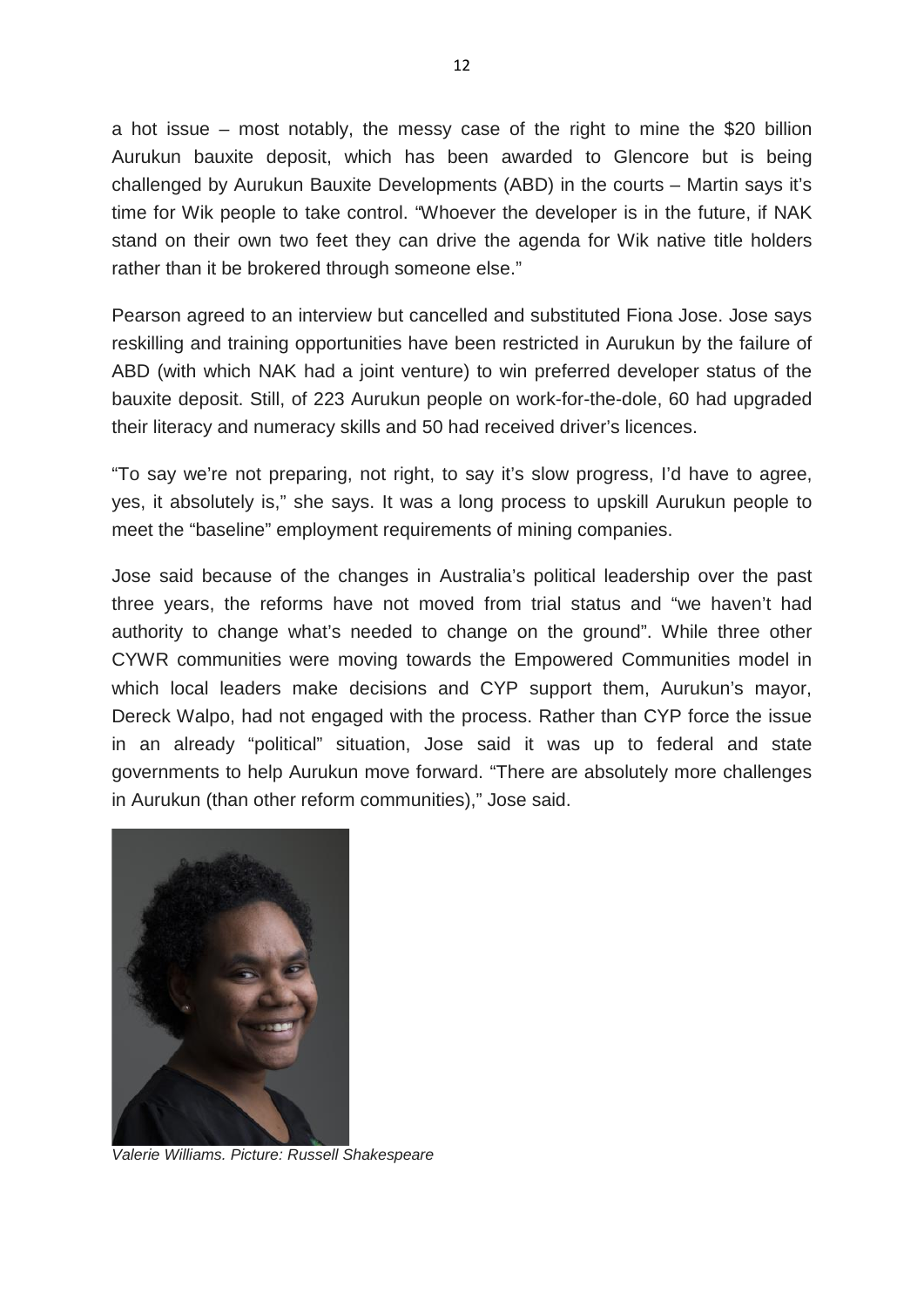VAL Williams's eyes sparkle as she tells of watching Noel Pearson deliver a 20 minute speech, in verse, to open CYP's new Cairns building in June. "I usually get bored when people talk too long but when he started speaking in the poetic style, about the past, the leaders, what they've done, what they've been through, it was very inspiring," she says.

Williams, 25, has been alive as long as Pearson has been politically active and programs developed by CYP have been touchstones of her life. In Year 9, the girl from Bamaga on the tip of the Cape boarded at Brisbane's Lourdes Hill College as part of the Academic Leaders program. She admits she found the rules too strict in Year 11 and returned home to finish school and work. But when a cousin mentioned CYPs Youth Leaders program to her – with the opportunity to go to Cairns to learn public speaking and persuasion techniques – she was keen to sign up.

She's now part of Skilling Leaders, studying project management at TAFE while learning on-the-job with CYP's landscaping and construction business, Bama Services, which employs 51 people and is currently working on Munro Martin Parklands in Cairns. Williams hopes to return to Bamaga to help her father in his transport and construction business. She knows many indigenous people don't like Pearson but she's a convert.

"Being a part of the Leaders Program and now working here, it's broadened my mind to see what he's about, that's why I can't agree with anyone who goes against him. I'm part of his team. His thinking is obviously broader than other people. He's not scared. He will argue with people, he will get his way. Some people can't, that's probably why they don't like him."

IT'S a bit drizzly, so training has moved undercover to AFL Cape York House's new basketball courts, where dozens of young men are practising drills. Gaining a place at the House does not hinge on AFL ability – "We've got kids here who can't kick," says Hanlon – but physical activity is expected. Denzel Yunkaporta is in the thick of it, handballing to his mates.

Hanlon moved to Cairns from Tasmania in 1998 as a development manager with AFL Queensland, heading regularly to the Cape to scout for talent. It was meant to be for two years. The physical beauty of the far north and the people made him stay. "You meet these magnificent kids, really beautiful young people who need a break."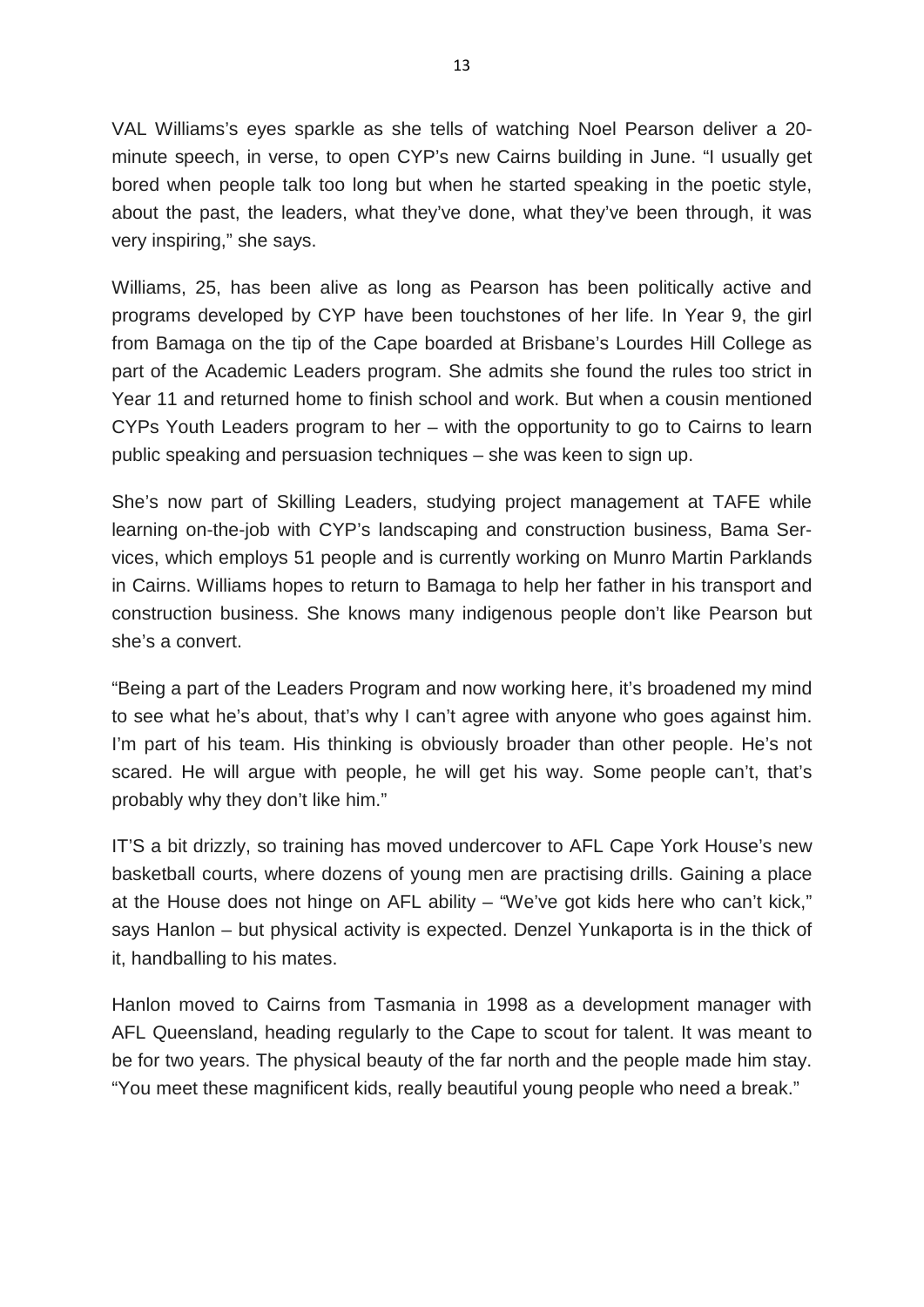

*Training in the undercover area at AFL House. Picture: Russell Shakespeare*

AFL Cape York House feeds and houses about 40 boys, helping them adjust to life away from home, while they attend one of seven partner schools in Cairns. There's an in-house education specialist who oversees study sessions and assessments, while a career manager guides the boys towards their talent areas. A weekly meeting tracks how each boy is developing. Since opening its doors in 2013 after securing funding from the federal and state governments and the AFL, 12 boys have graduated and six of those are at university. The House is not connected to CYP's Academic Leaders program. "We don't have a relationship with Pearson," says Hanlon.

It's emotionally draining work, he says, but worth it. "Kids can put you on a high, really kick some goals, and then the next minute, another kid hits the wall. It's like a bubbling volcano just waiting to erupt. If you were to say to me, 'Oh, you wouldn't have problems with drugs here,' you're kidding yourself. Of course we do, and alcohol, kids jumping out of windows. I'm sick of organisations that try to make out that a negative thing never goes on. People just tell lies in this space, education outcomes, attendance. People make up a lot of junk."

Hanlon believes communities need to receive expert help for trauma caused by alcohol abuse, sexual, domestic and inter-clan violence. "Unless you can cope, how do you make good decisions?" But he says it's the local people – with support from outside agencies – who need to be given charge of, and take responsibility for, what goes on in their town. "That's not an easy task," he says, but imposing programs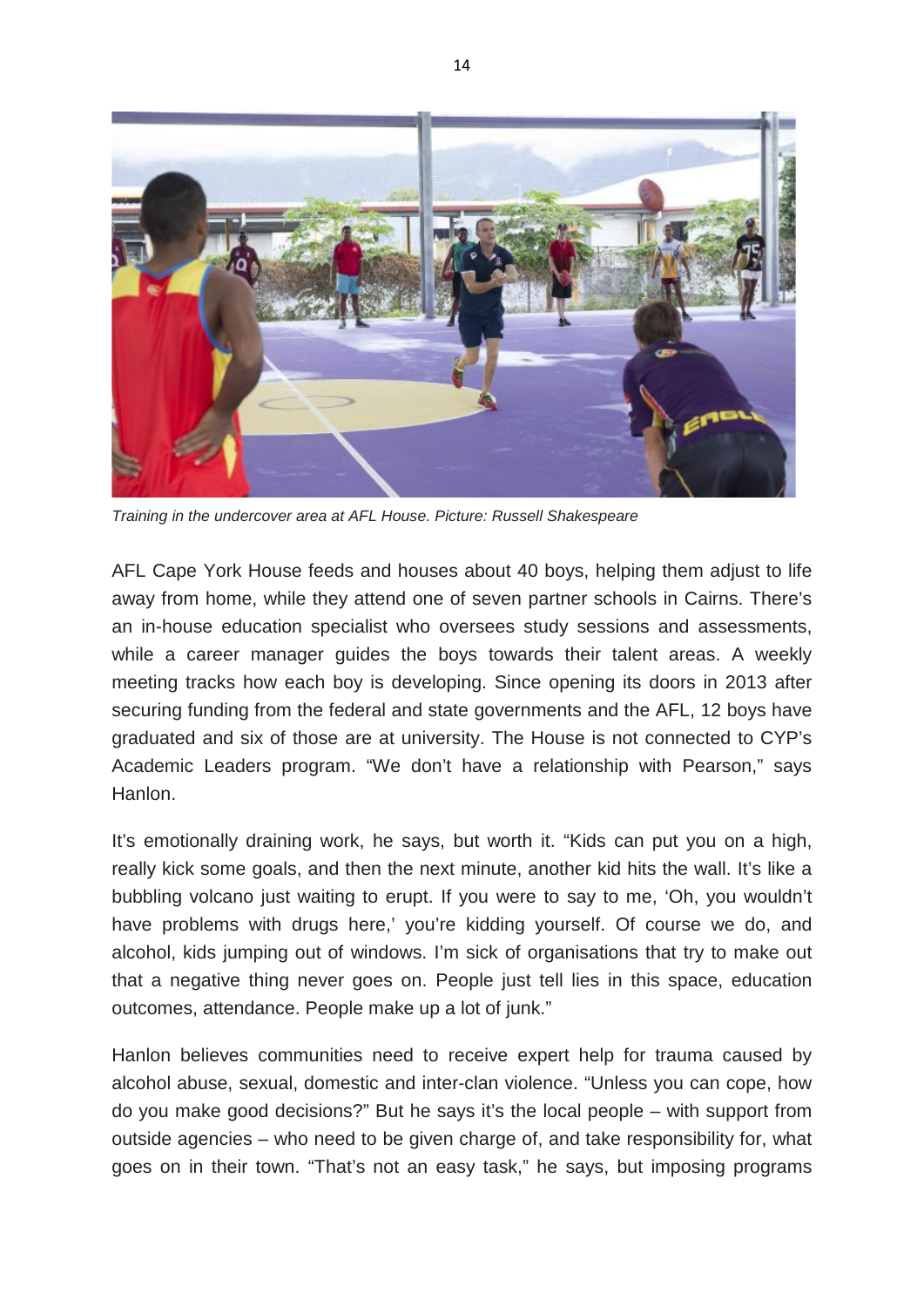does not work. "I've seen a lot of fly-in, fly-out advice and over a long period of time, people in the communities just think, 'Oh, here's just another person coming in and telling us what to do'," he says. "It's failing them."



*Designer Grace Lillian Lee doing hair and makeup for model Samaria Denman. Picture: Russell Shakespeare*

The same is being said, louder and louder, about the controversial Northern Territory intervention in place since 2007, also backed by Pearson. Monash University's Castan Centre released a report in February, which found the intervention has failed to deliver substantial reform in welfare, health, housing, employment and prison rates. When the Closing the Gap report was released a couple of days later, Prime Minister Malcolm Turnbull conceded much more work needed to be done and he and Opposition Leader Bill Shorten talked of a new relationship in which the views of indigenous people are keenly heard.

To that end, the comprehensive Redfern Statement was released during the federal election campaign. Led by the National Congress of Australia's First Peoples, the statement pointed out its deep concern "that federal government policies continue to be made for and to, rather than with, Aboriginal and Torres Strait Islander people". It wants that changed. It also wants the \$534 million cut from indigenous affairs in the 2014 Budget restored, including funding for the Congress.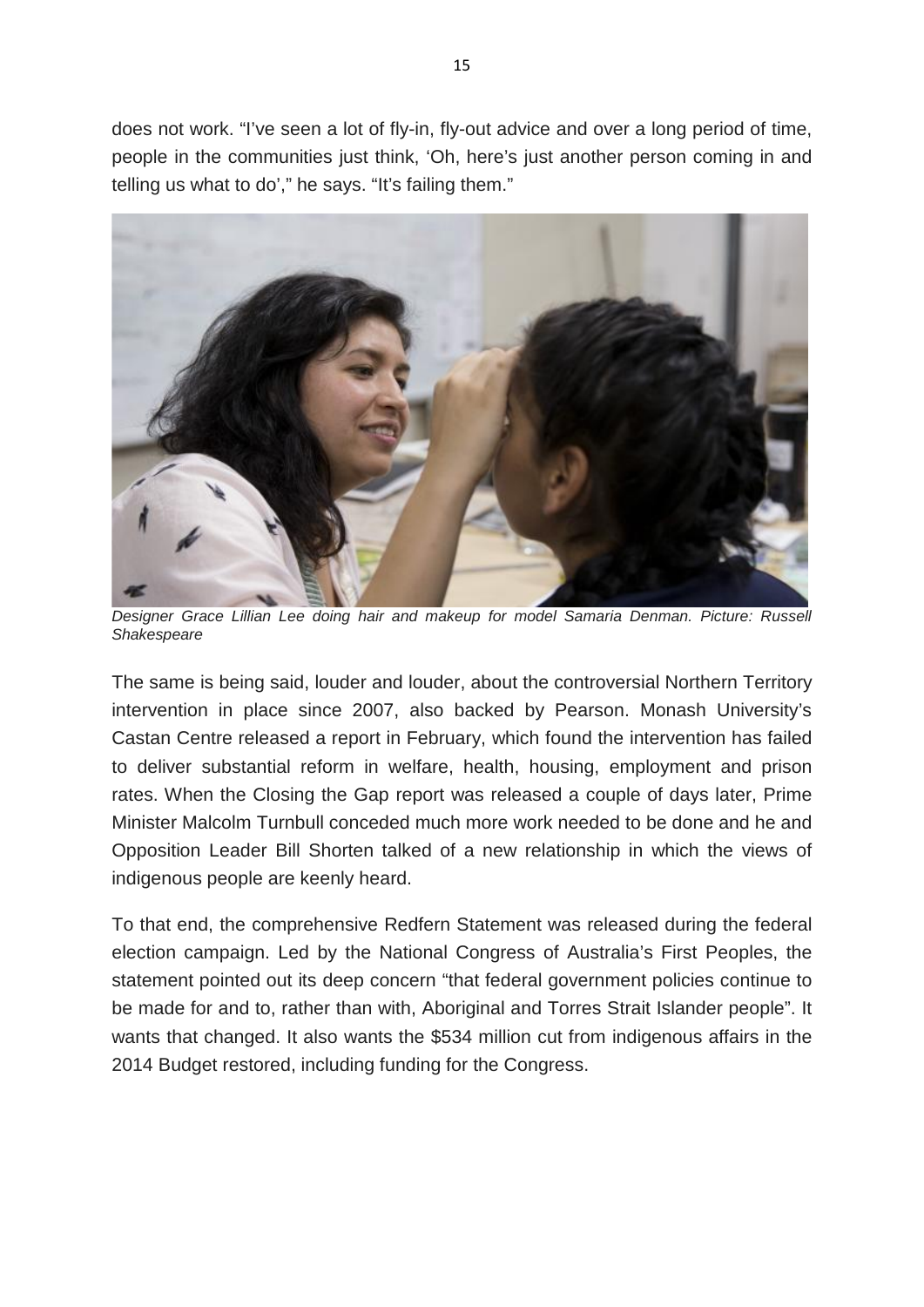

*Model Samaria Denman. Picture: Russell Shakespeare*

With the federal Parliament weeks away from settling down, Aboriginal affairs policy is in limbo. The May 2017 timetable for a referendum on constitutional recognition of indigenous people looks likely to be pushed further out, and calls for a more farreaching treaty are gaining ground. In Queensland, the Palaszczuk Government says it will have a whole-of-government plan to improve the lot of Aboriginal and Torres Strait Islander people by the end of the year.

And last week, it served up an embarrassing smackdown to Pearson's vision. The Education Department will assume greater control of schooling in Aurukun after its review of the Cape York Academy and the controversial teaching method, Direct Instruction. While DI will remain, the Australian curriculum will be followed more closely and teaching of the Wik language and culture emphasised. An audit of academy finances will be done. Years 7 and 8 will be reinstated, meaning Yunkaporta's cousin-brother can continue school at Aurukun.

I take a walk with Yunkaporta around the oval, his long strides forcing me to move at double pace. He talks about his love of AFL, "marking, kicking, tackling". I ask him what he wants to do when he graduates. "Go back home and stay there for a while, maybe get some job. Construction." So you like it in Aurukun? "Yeah, it's all right for me. Like, that's where I'm from. I like the little community."